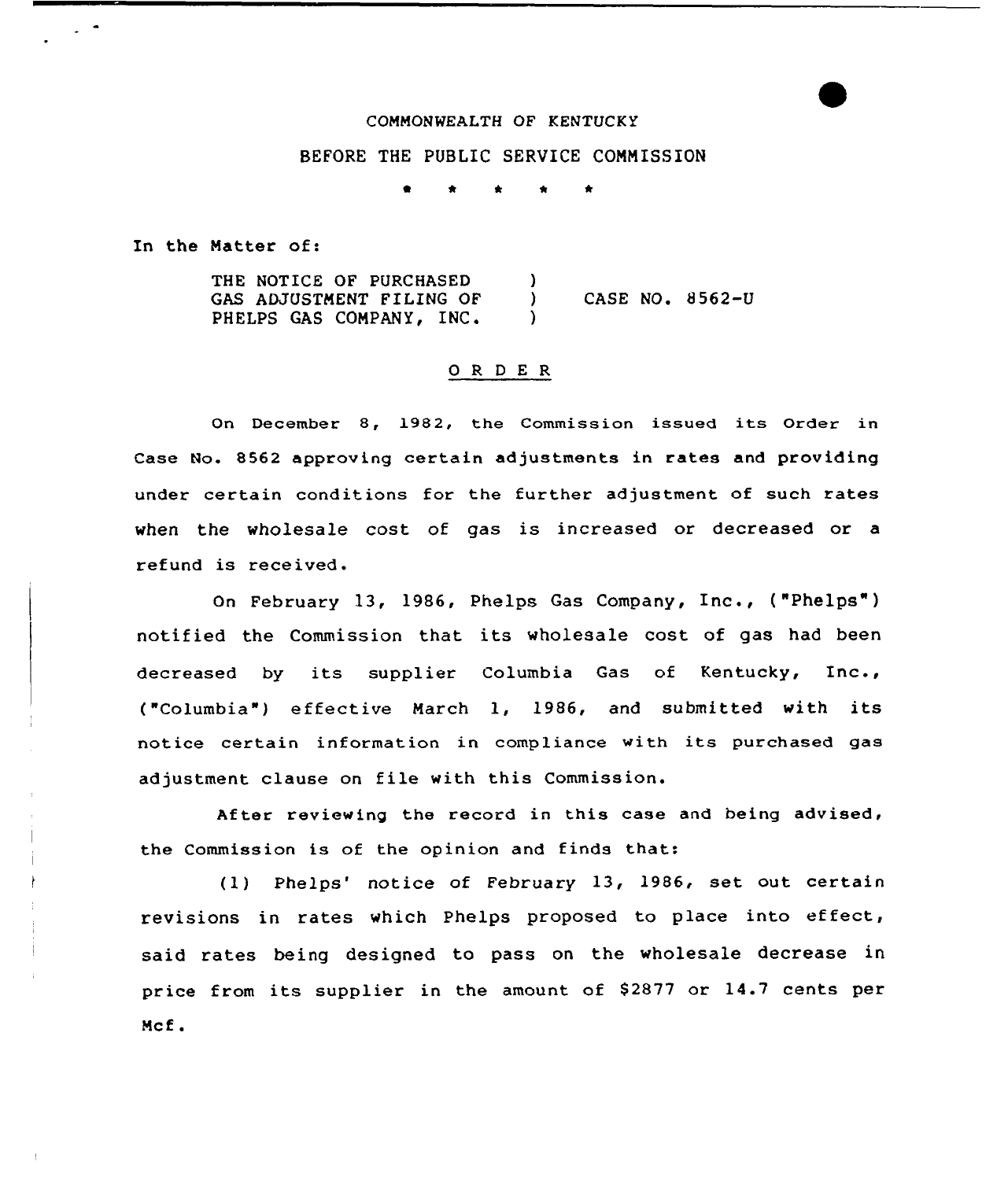(2) Phelps' wholesale cost of gas was decreased by Columbia effective March 1, 1986.

(3) Phelps miscalculated its proposed rates in its application; the correct rates are in the Appendix to this Order.

(4) Phelps" proposed adjustment in rates under the purchased gas adjustment provisions approved by the Commission in its Order in Case No. 8562 dated November 30, 1982, is fair, just. and reasonable and in the public interest and should be effective with gas supplied on and after March 1, 1986.

(5) Phelps should submit copies of each gas purchase contract and all other agreements, options or similar such documents, and all amendments and modifications thereof related to the procurement of gas supply. Any changes in the documents, including price escalations or any new agreements entered into after the initial submission, should be submitted at the time they are entered into. Where gas is purchased from utility-owned or controlled sources, or the contract contains a price escalation clause, those facts should be noted and Phelps should explain and justify them in writing.

IT IS THEREFORE ORDERED that:

(1) The rates in the Appendix to this Order be and they hereby are authorized effective with gas supp1ied on and after March 1, 1986.

(2) Within 30 days of the date of this Order Phelps shall file with this Commission its revised tariffs setting out the rates authorized herein.

 $-2-$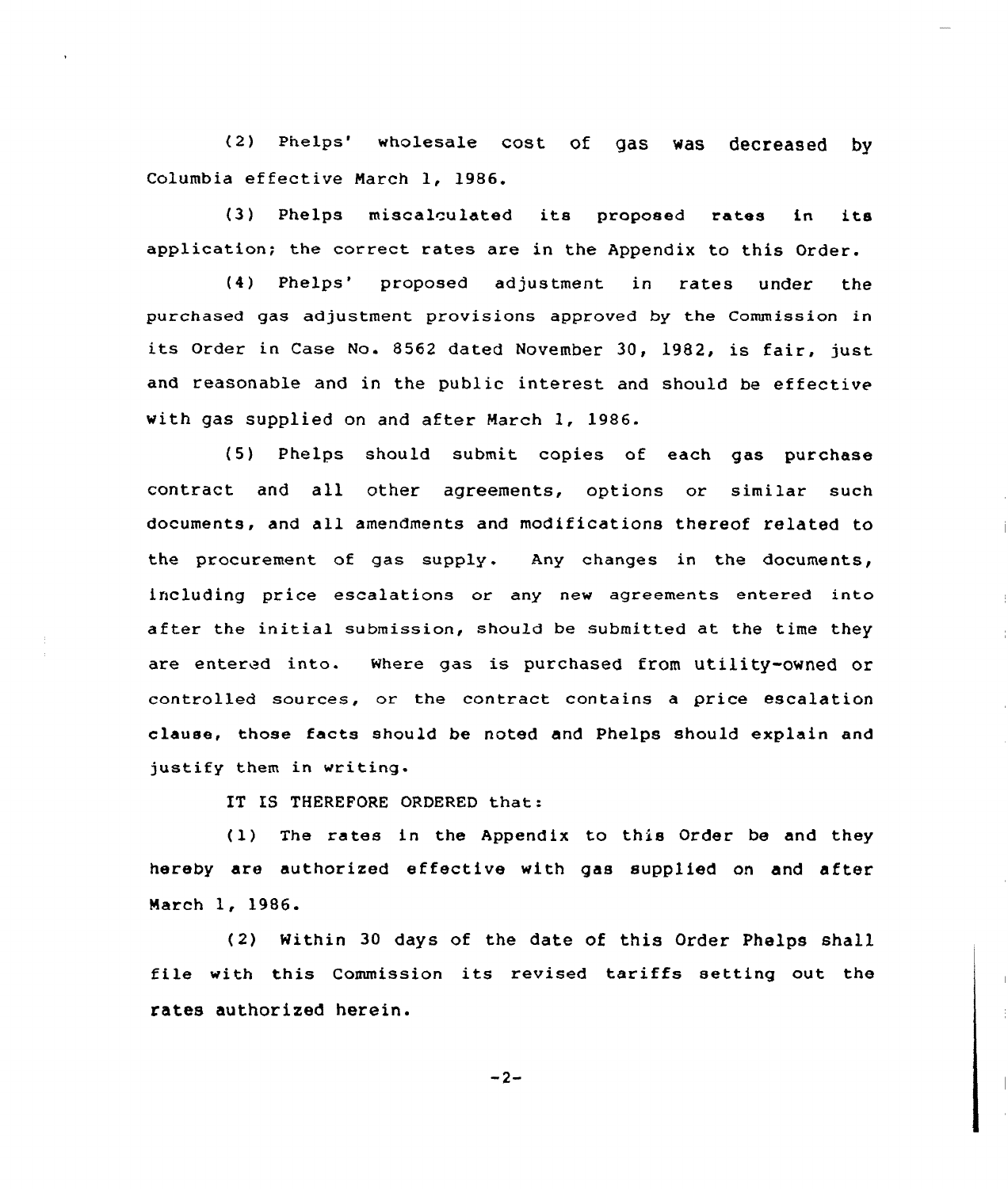(3) Within <sup>20</sup> days of the date of this Order Phelps shall supply the contract information requested herein and comply with all provisions of that request.

Done at Frankfort, Kentucky, this 3rd day of March, 1986.

PUBLIC SERVICE COMMISSION

 $l_{\cdot}$   $\mathcal{Q}_{\cdot}/\mathcal{d}_{\cdot}$ <del>Chair</del>man ( Vice Chairman U (

1 Williams L

ATTEST:

 $\sim 10^{-1}$ 

**Secretary**